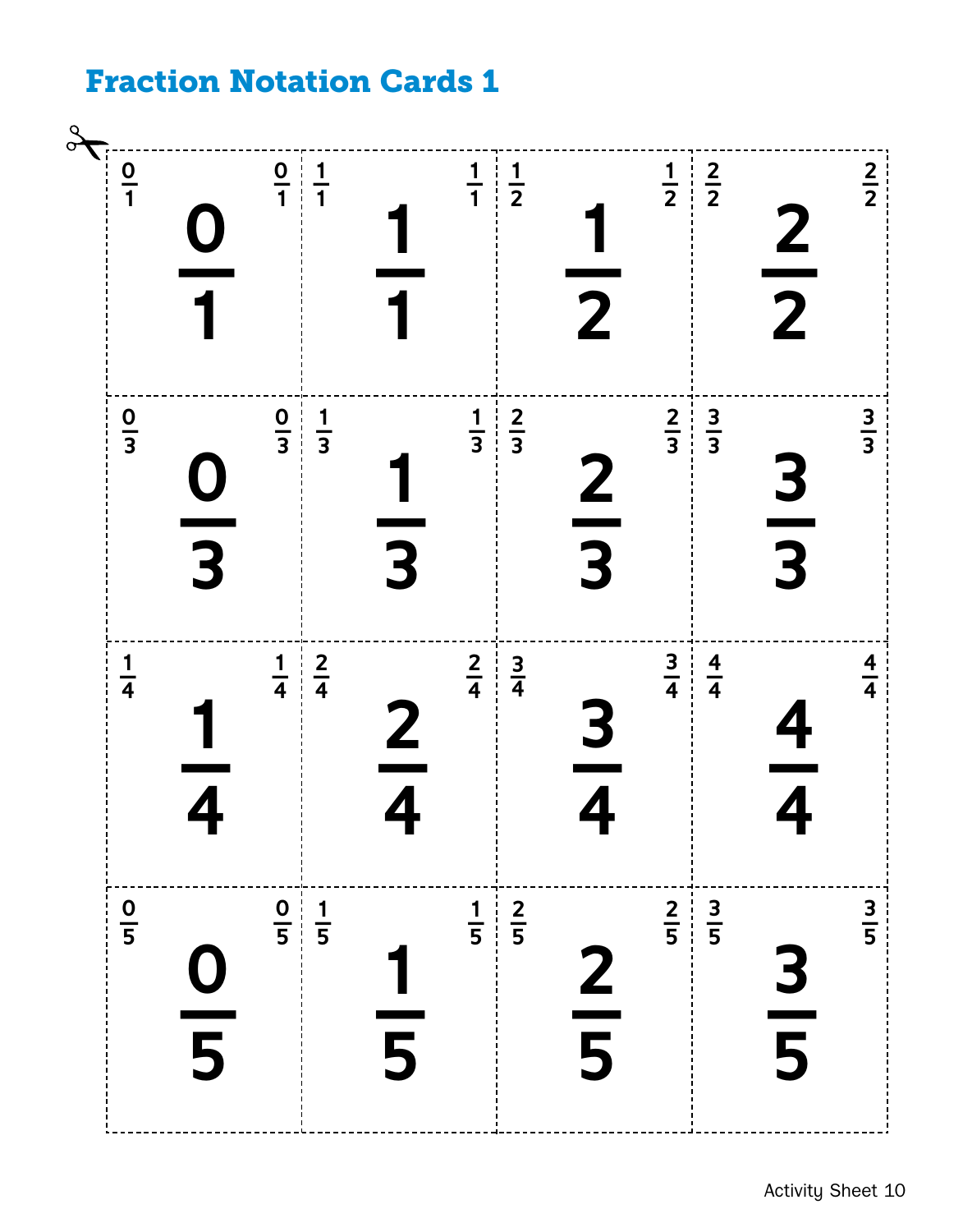## Fraction Notation Cards 2

| $\frac{4}{5}$ | $\frac{4}{5}$           | $\frac{4}{5}$ | $\frac{5}{5}$ | $\frac{5}{5}$                | $\frac{5}{5}$ | $\frac{0}{6}$ | $\frac{\mathbf{O}}{\mathbf{6}}$ |               | $\begin{array}{c c} 0 & 1 \\ \hline 6 & 6 \end{array}$ |                                          | $\frac{1}{6}$ |
|---------------|-------------------------|---------------|---------------|------------------------------|---------------|---------------|---------------------------------|---------------|--------------------------------------------------------|------------------------------------------|---------------|
| $rac{2}{6}$   | $\frac{2}{6}$           | $rac{2}{6}$   | $rac{3}{6}$   | $\frac{3}{6}$                | $\frac{3}{6}$ | $\frac{4}{6}$ | $\frac{4}{6}$                   | $\frac{4}{6}$ | $rac{5}{6}$                                            | $\frac{5}{6}$                            | $rac{5}{6}$   |
| $\frac{6}{6}$ | $\overline{\mathbf{6}}$ | $\frac{6}{6}$ | $\frac{1}{8}$ | 8                            | $\frac{1}{8}$ | $\frac{2}{8}$ | $\frac{\mathbf{2}}{\mathbf{8}}$ | $\frac{2}{8}$ | $\frac{4}{8}$                                          | $\frac{4}{1}$<br>$\overline{\mathbf{8}}$ | $\frac{4}{8}$ |
| $\frac{5}{8}$ | $\frac{5}{8}$           | $\frac{5}{8}$ | $\frac{6}{8}$ | 6<br>$\overline{\mathbf{8}}$ | $\frac{6}{8}$ | $\frac{7}{8}$ | 8                               | $\frac{7}{8}$ | $\frac{8}{8}$                                          | $\frac{\bf 8}{\bf 8}$                    | $\frac{8}{8}$ |